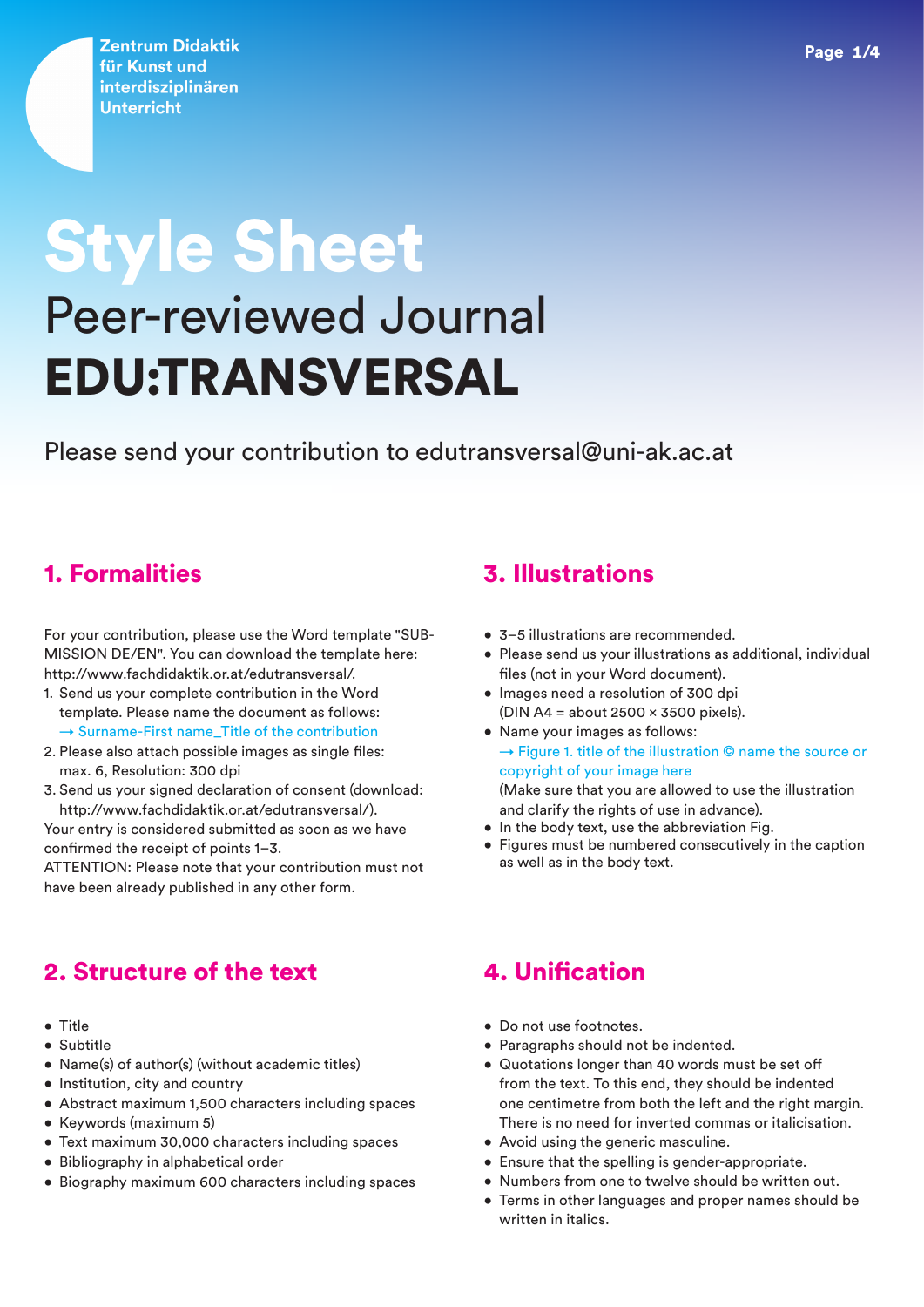## Style Sheet Peer-reviewed Journal EDU:TRANSVERSAL

### 5. The following criteria are taken into account in the review:

#### 1. THEMATIC FOCUS AND SCIENTIFIC FOUNDATION

- Is the area examined in the article significant in terms of inter- and/or transdisciplinarity and innovation?
- Does the article make necessary or appropriate connections to existing theories?
- Are textual analyses or elaborations on practice, data collection procedures, etc. sufficient and appropriate to answer the research questions?
- Does the article adequately document, acknowledge and reference the state of the art in its field?
- Does it fill a gap in current knowledge?

#### 2. COHERENCE AND CONCEPTUAL DESIGN

- Does the article and its topic relate to current and relevant issues in a coherent and conclusive manner?
- Are the key concepts or categories appropriate to the study?
- Are key terms adequately defined and used consistently?
- Does the article develop, use and test a coherent and cohesive theoretical position or conceptual model?

#### 3. REASONING LOGIC

- How effectively does the article argue from its empirical and/or hermeneutic and/or artistic research approaches?
- Are the conclusions drawn from the texts, sources, objects or data presented clear and insightful? Do they effectively advance the issues targeted by the article?
- Does the article demonstrate a critical awareness of alternative or contrasting perspectives, approaches and paradigms?
- Are the authors aware of their own premises and perhaps the limitations of their perspectives and knowledge building processes?

#### 4. CONCLUSIONS AND POSSIBLE APPLICATIONS

- Does the article outline the direct or indirect applicability, relevance or effectiveness of the practice or subject matter?
- Are its implications practical and the recommendations for action realistic?
- Does the article make an original contribution to interand/or transdisciplinary knowledge?
- To what extent does the article break new intellectual ground?
- Does it suggest innovative applications for inter- and/or transdisciplinarity?
- How might its vision for the world be realised on a larger scale?

#### 5. QUALITY OF PRESENTATION

- Is the focus of the article clearly articulated (e.g., the problem, issue, or object of enquiry; the research question or theoretical problem)?
- Does the article express its facts clearly, measured against the standards of the language of its field and the reading abilities of academic audiences, university students and professionals?
- What is the standard of writing, including spelling and grammar?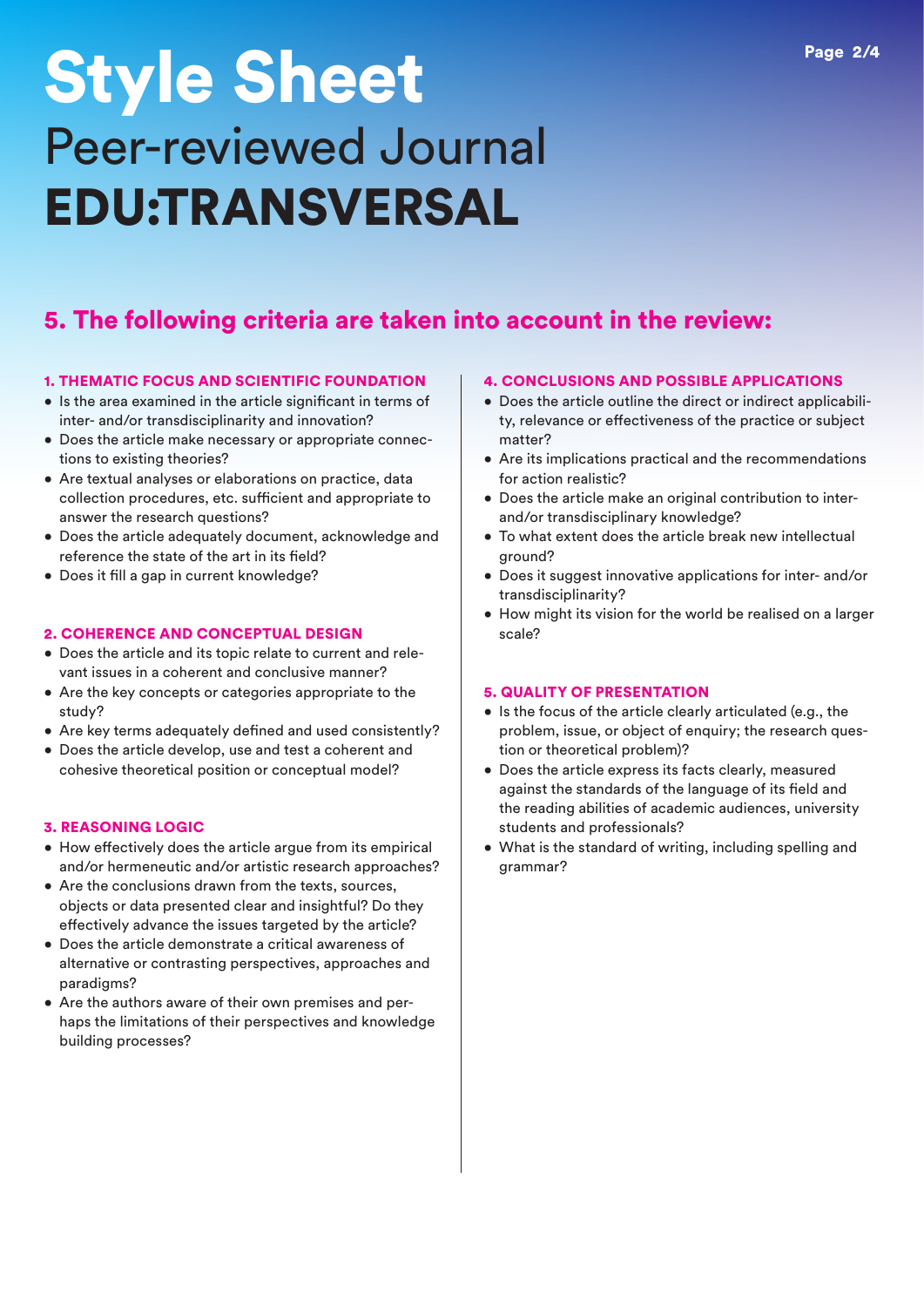## Style Sheet Peer-reviewed Journal EDU:TRANSVERSAL

## 6. Citation style

#### Chicago citation style

<www.chicagomanualofstyle.org/tools\_citationguide.html>

#### Author.Date-System: Sample Citations

The following examples illustrate citations using the *author.date*-system. Each example of a reference list entry is accompanied by an example of a corresponding parenthetical citation in the text.

#### Attention:

- Please do not use footnotes
- Please use the authors full name (surname and first name) in the bibliography
- Please note whether titles must be set in italics or in quotation marks
- Please do not forget volume and number of journal articles
- Please always indicate the access date when using an URL
- Please indicate the page number in brackets only in case of direct quotations
- Omissions within a quotation are marked with square brackets and ellipsis points: [...]
- Insertions within a quotation are also enclosed in square brackets: [insertion]

#### 1. BOOK

#### One author

Surname, first name. Date. *Title in italics. Subtitle in italics.* Publishing place: Publisher.

- → Pollan, Michael. 2006. *The Omnivore's Dilemma: A Natural History of Four Meals.* New York: Penguin.
- (surname date, page number)
- $\rightarrow$  (Pollan 2006, 99-100)

### Two or more authors

#### Two authors:

Surname, first name, first name surname, and first name surname. Date. *Title in italics.* Publishing place: Publisher.

→ Ward, Geoffrey C., and Ken Burns. 2007. *The War. An Intimate History, 1941–1945.* New York: Knopf.

(surname and surname date, page number)

 $\rightarrow$  (Ward and Burns 2007, 52)

#### Attention:

For three or more authors, list all of the authors in the *reference list*.

 $\rightarrow$  Greig, Anne, Jayne Taylor, and Tommy MacKay. 2013. *Doing Research with Children. A Practical Guide.* London: SAGE Publications Ltd.

In the text, list only the first author, followed by *et al.* ("and others"):

- (surname et.al. date, page number)
- $\rightarrow$  (Greig et al. 2008)

#### 2. ANTHOLOGY

#### Editor

Surname, first name (Ed.). Date. *Title in italics.* Publishing place: Publisher

→ Sawyer, Robert K. (Ed.). 2003. *Creativity and development.* New York: Oxford University Press.

sSurname date, page number)

 $\rightarrow$  (Sawyer 2003)

#### Chapter of a book

Authors surname, first name. Date. "Title in quotation marks". In *title of the anthology in intalics,* edited by editors first name surname, page numbers of the chapter. Publishing place: Publisher

→ Kelly, John D. 2010. "Seeing Red. Mao Fetishism, Pax Americana, and the Moral Economy of War". In *Anthropology and Global Counterinsurgency,* edited by John D. Kelly, Beatrice Jauregui, Sean T. Mitchell, and Jeremy Walton, 67–83. Chicago: University of Chicago Press.

#### (surname date, page number)

 $\rightarrow$  (Kelly 2010, 77)